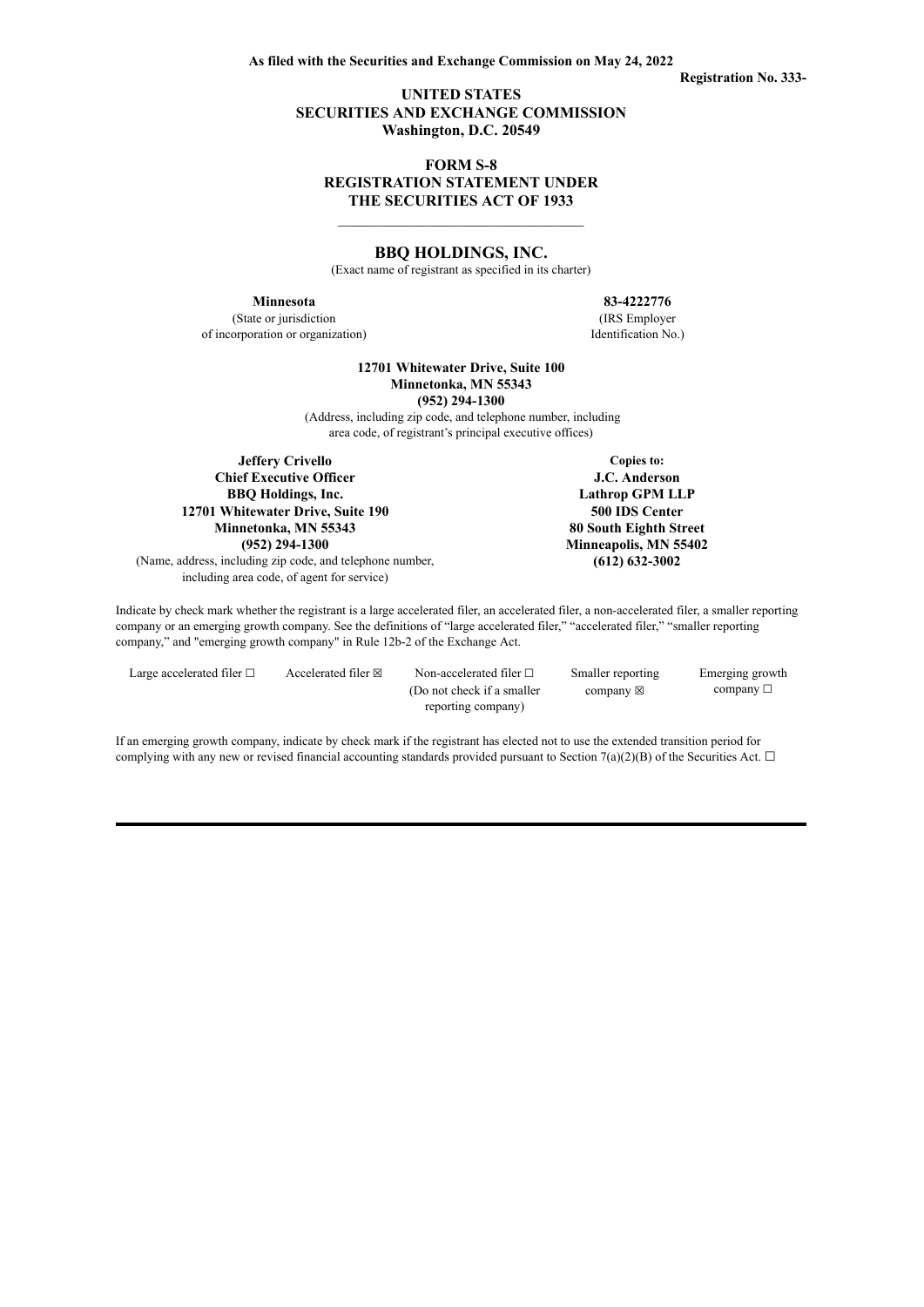### **EXPLANATORY NOTE; INCORPORATION BY REFERENCE OF CONTENTS OF REGISTRATION STATEMENTS ON FORMS S-8 (NO. 333- 204015; NO. 333- 208261 and NO. 333-226816)**

This registration statement registers additional securities of the same class as other securities for which registration statements filed on Forms S-8 relating to BBQ Holdings, Inc. 2015 Equity Incentive Plan (the "Plan") are already effective. Pursuant to Instruction E to Form S-8, we incorporate by reference into this registration statement the contents of (a) the registration statement on Form S-8 (File No. 333- 204015) that we filed with the Securities and Exchange Commission (the "SEC") on May 8, 2015 relating to the registration of 350,000 shares of our common stock authorized for issuance under the Plan, as amended by Post-Effective No. 1, (b) the registration statement on Form S-8 (File No. 333-208261) that we filed with the SEC on November 30, 2015, relating to the registration of 350,000 shares of our common stock authorized for issuance under the Plan, as amended by Post-Effective No. 1, (c) the registration statement on Form S-8 (File No. 333- 226816) that we filed with the SEC on August 13, 2018 relating to the registration of 300,000 shares of our common stock authorized for issuance under the Plan, as amended by Post-Effective No. 1, and (d) the registration statement on Form S-8 (File No. 333-255098) that we filed with the SEC on April 7, 2021 relating to the registration of 500,000 shares of our common stock authorized for issuance under the Plan, in each case in their entirety and including exhibits thereto. This registration statement provides for the registration of an additional 500,000 shares of common stock to be issued under the Plan. These 500,000 shares represent an increase in the number of shares of common stock reserved for issuance under the Plan, which increase was approved by the stockholders on June 15, 2021, at the annual meeting of stockholders of BBQ Holdings, Inc. As a result of the foregoing, the number of shares of common stock reserved under the Plan is now 2,000,000.

### **PART II INFORMATION REQUIRED IN THE REGISTRATION STATEMENT**

### **Item 3. Incorporation of Documents by Reference.**

The following documents filed by the registrant with the Commission are incorporated herein by reference:

- (a) The [registrant's](https://www.sec.gov/ix?doc=/Archives/edgar/data/1021270/000155837022003759/bbq-20220102x10k.htm) Annual Report on Form 10-K for the fiscal year ended January 2, 2022, filed on March 16, 2022;
- (b) The [registrant's](https://www.sec.gov/ix?doc=/Archives/edgar/data/1021270/000155837022005376/bbq-20220411x8k.htm) Current Report on Form 8-K filed on April 13, 2022;
- (c) The [registrant's](https://www.sec.gov/ix?doc=/Archives/edgar/data/1021270/000155837022008551/bbq-20220403x10q.htm) Quarterly Report on Form 10-Q filed on May 12, 2022; and
- (d) The description of our common stock, which is registered under Section 12(b) of the Securities Exchange Act of 1934, as amended (the "Exchange Act"), contained in Exhibit 4.1 to the Annual Report, including any [amendments](https://www.sec.gov/Archives/edgar/data/1021270/000155837020003261/ex-4d1.htm) or reports filed for the purpose of updating such description.

All documents filed by the registrant pursuant to Sections 13(a), 13(c), 14 and 15(d) of the Exchange Act on or after the date of this registration statement and prior to the filing of a post-effective amendment to this registration statement that indicates that all securities offered have been sold or that deregisters all securities then remaining unsold shall be deemed to be incorporated by reference in this registration statement and to be part hereof from the date of filing of such documents; *provided*, *however*, that documents or information deemed to have been furnished and not filed in accordance with the rules of the SEC shall not be deemed incorporated by reference into this registration statement. Any statement contained in a document incorporated or deemed to be incorporated by reference herein shall be deemed to be modified or superseded for purposes of this registration statement to the extent that a statement contained herein or in any subsequently filed document which also is deemed to be incorporated by reference herein modifies or supersedes such statement. Any such statement so modified or superseded shall not be deemed, except as so modified or superseded, to constitute a part of this registration statement.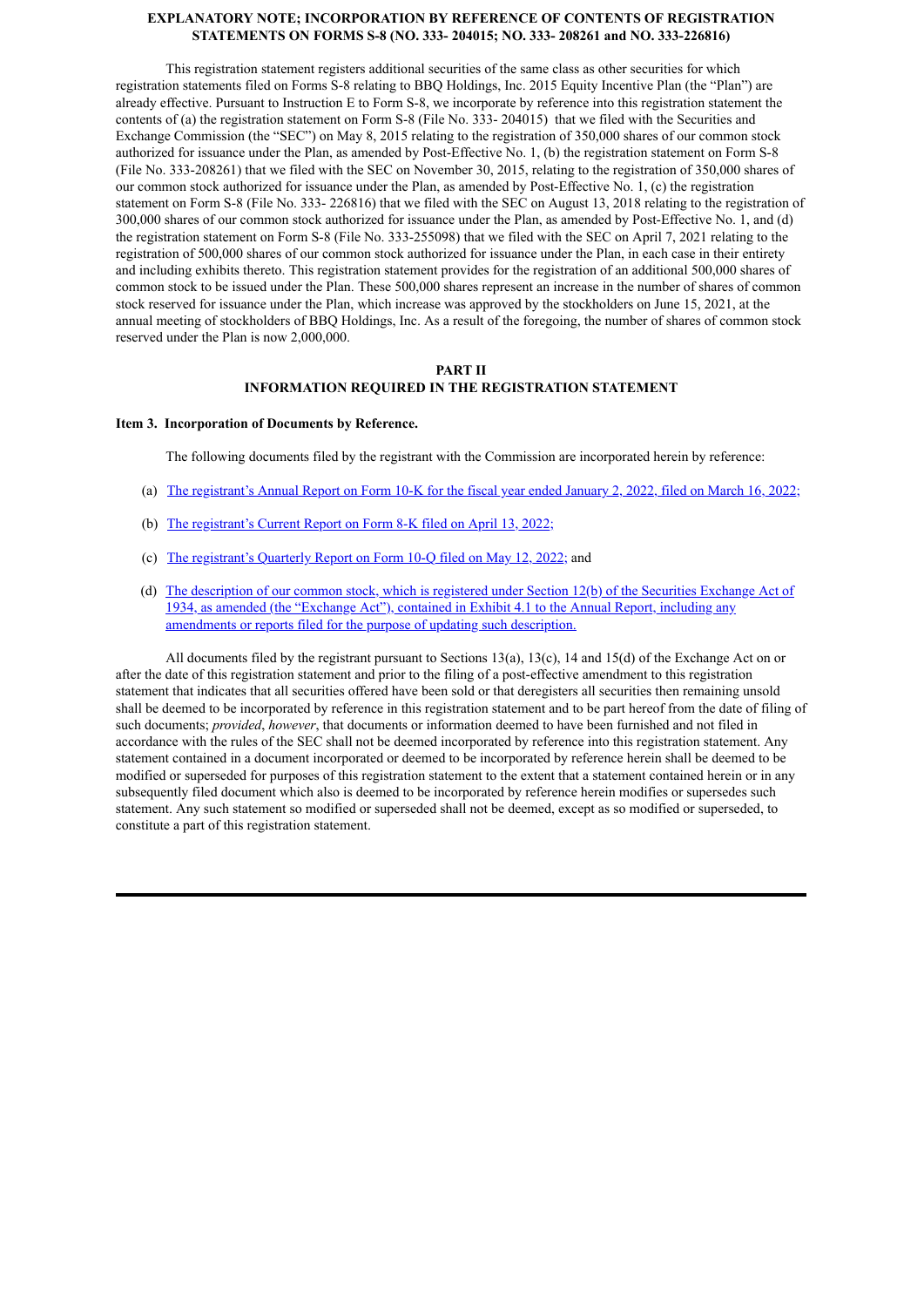## **Item 8 Exhibits.**

- 4.1 BBQ Holdings, Inc. Amended and Restated 2015 Equity Incentive Plan [\(incorporated](https://www.sec.gov/Archives/edgar/data/0001021270/000155837021008404/tmb-20210611xex10d1.htm) by reference to Exhibit 10.1 Current Report on Form 8-K, filed on June 17, 2021)
- 5.1\* [Opinion](#page-4-0) of Lathrop GPP LLP
- 23.1\* Consent of [Schechter,](#page-5-0) Dokken, Kanter, Andrews & Selcer, Ltd.
- 23.2\* Consent of Lathrop GPM LLP [\(included](#page-4-0) in Exhibit 5.1)
- 24.1\* Power of Attorney [\(included](#page-3-0) on signature page hereof)
- 107\* [Filing](#page-6-0) Fee Table

\* Filed herewith.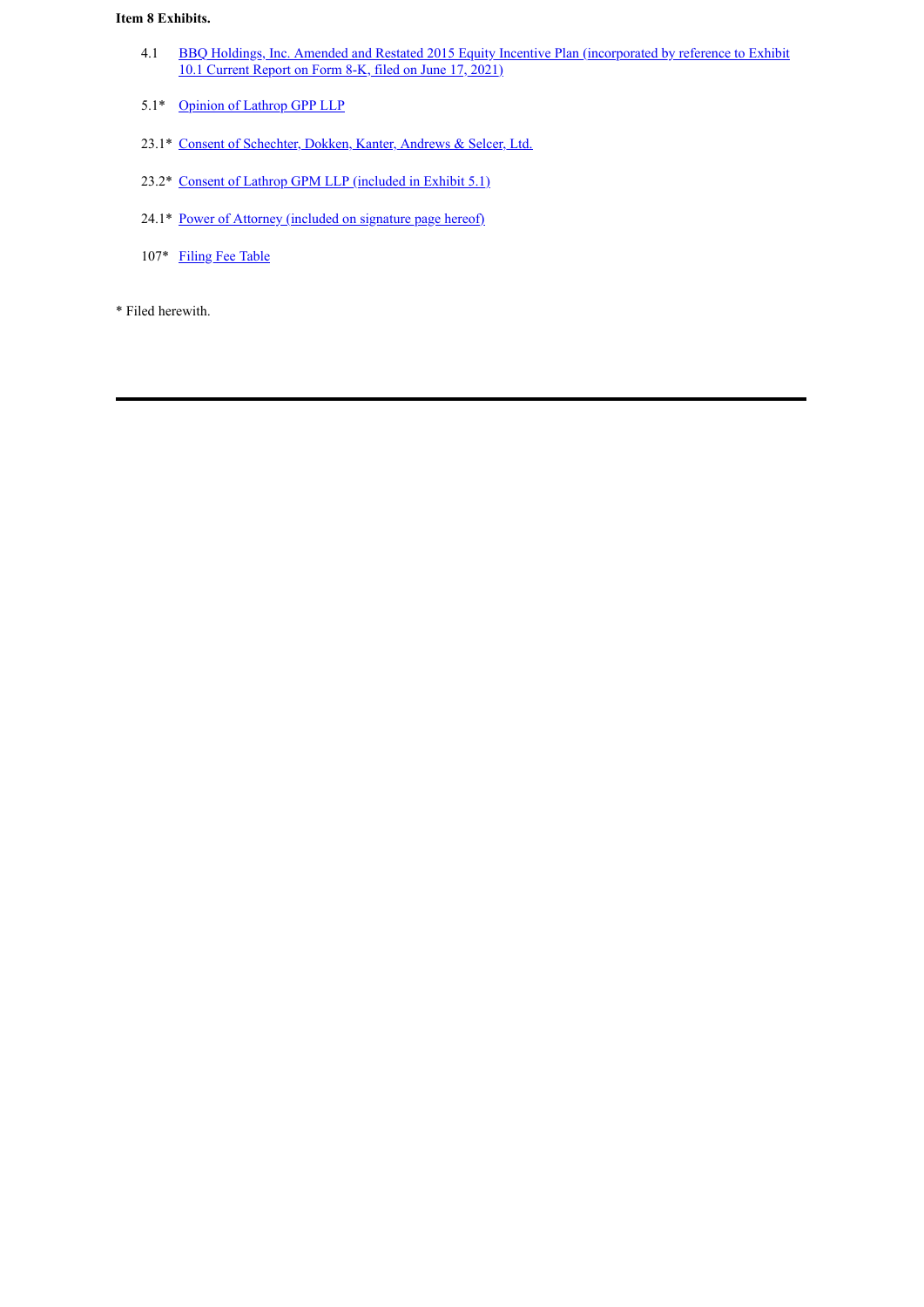### <span id="page-3-0"></span>**SIGNATURES**

Pursuant to the requirements of the Securities Act of 1933, the registrant certifies that it has reasonable grounds to believe that it meets all of the requirements for filing on Form S-8 and has duly caused this registration statement to be signed on its behalf by the undersigned, thereunto duly authorized, in the City of Minnetonka, State of Minnesota, on May 24, 2022.

## **BBQ HOLDINGS, INC.**

| /s/ Jeffery Crivello<br>By: |
|-----------------------------|
|-----------------------------|

Name: Jeffery Crivello Title: *Chief Executive Of icer*

# **POWER OF ATTORNEY**

KNOW ALL PERSONS BY THESE PRESENTS, that each of the individuals whose signature appears below constitutes and appoints Jeffery Crivello or Jason Schanno, or either of them, as his or her true and lawful attorney-in-fact and agent, with full and several power of substitution, for him or her and in his or her name, place and stead, in any and all capacities, to sign any and all amendments (including post-effective amendments) to this registration statement, and to file the same, with all exhibits thereto, and all documents in connection therewith, with the Securities and Exchange Commission, granting unto said attorneys-in-fact and agents, and each of them, full power and authority to do and perform each and every act and thing requisite and necessary to be done in and about the premises, as fully for all intents and purposes as he might or could do in person, hereby ratifying and confirming all that said attorneys-in-fact and agents or any of them, or their substitutes, may lawfully do or cause to be done.

Pursuant to the requirements of the Securities Act of 1933, as amended, this registration statement has been signed below by the following persons on behalf of the registrant in the capacities and on the dates indicated.

| Title                                                                                                      | Date         |  |  |
|------------------------------------------------------------------------------------------------------------|--------------|--|--|
| Chief Executive Officer and Director<br>(Principal Executive Officer)                                      | May 24, 2022 |  |  |
| Chief Financial Officer and Secretary<br>(Principal Financial Officer and<br>Principal Accounting Officer) | May 24, 2022 |  |  |
| Director                                                                                                   | May 24, 2022 |  |  |
| Director                                                                                                   | May 24, 2022 |  |  |
| Director                                                                                                   | May 24, 2022 |  |  |
| Director                                                                                                   | May 24, 2022 |  |  |
|                                                                                                            |              |  |  |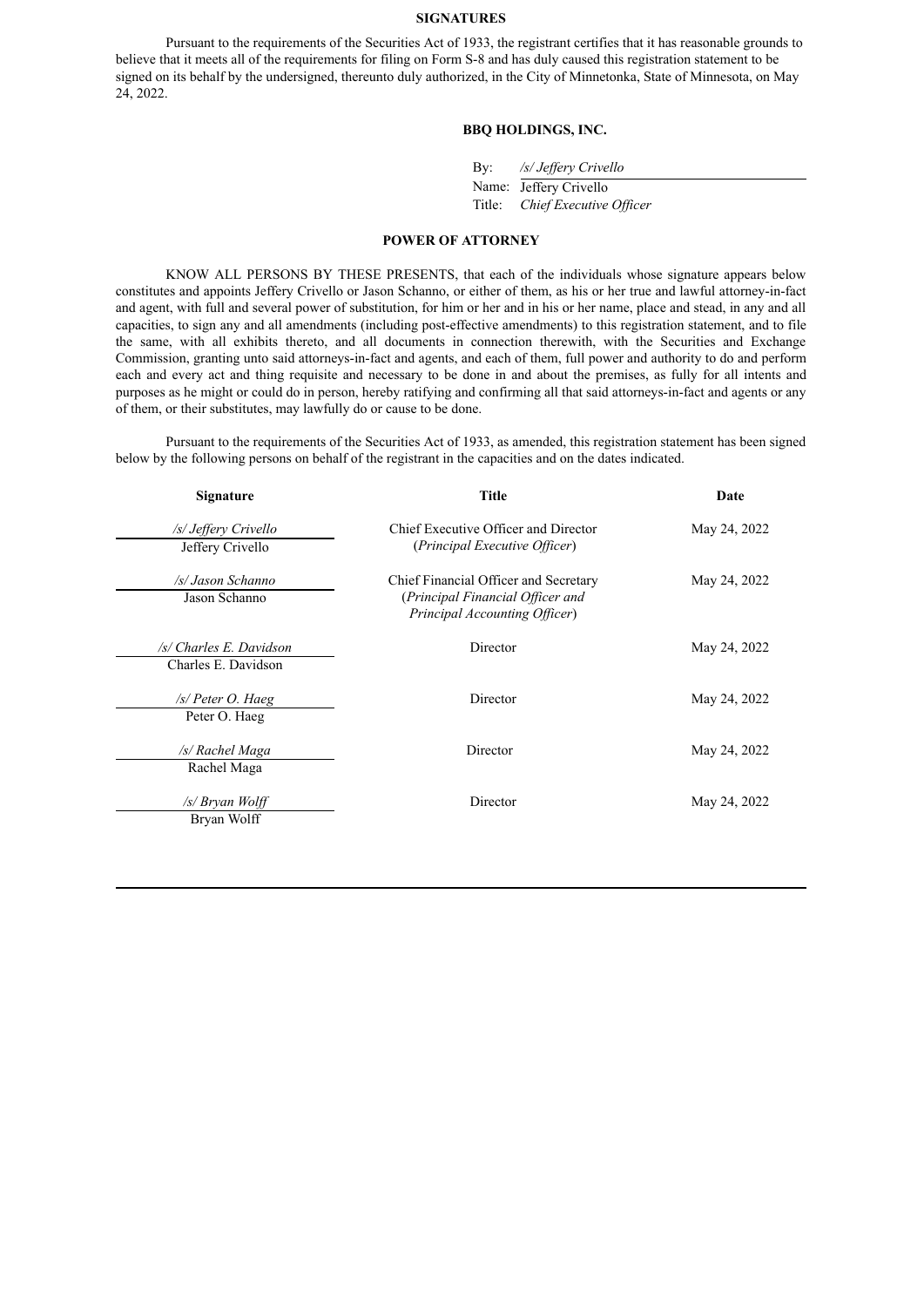**LATHROP GPM LLP** 500 IDS Center 80 South Eighth Street Minneapolis, Minnesota 55402 (612) 632-3000

May 24, 2022

<span id="page-4-0"></span>BBQ Holdings, Inc. 12701 Whitewater Drive, Suite 100 Minnetonka, MN 55343

## Ladies and Gentlemen:

We have acted as counsel for BBQ Holdings, Inc., a Minnesota corporation (the "**Company**"), in connection with a Registration Statement on Form S-8 (the "**Registration Statement**") under the Securities Act of 1933 (the "**Act**") on even date herewith, relating to the sale by the Company from time to time of up to 500,000 shares of Common Stock, \$0.01 par value per share, of the Company (the "**Shares**"), initially issuable pursuant to awards granted under the BBQ Holdings, Inc. Amended and Restated 2015 Equity Incentive Plan (the "**Plan**").

As the counsel to the Company in connection with the Registration Statement, we have examined the actions taken by the Company in connection with the authorization of the issuance of the Shares, and such documents as we have deemed necessary to render this opinion. In our examination, we have assumed the genuineness of all signatures, the legal capacity of natural persons, the authenticity of all documents submitted to us as originals, the conformity to original documents of all documents submitted to us as certified or conformed copies and the authenticity of the originals of such copies. As to questions of fact material to this opinion, we have relied, without independent verification, upon certificates or comparable documents of public officials and of officers and representatives of the Company.

We have also assumed that (i) the Registration Statement and any amendments thereto (including post-effective amendments) have become effective and will continue to be effective at the time of the sale of any Shares, (ii) all Shares will be sold in the manner stated in the Registration Statement, and (iii) at the time of the sale of any Shares, there will not have occurred any changes in the law affecting the authorization, execution, delivery, validity or enforceability of the Shares.

Our opinion is limited to the general corporate laws of the State of Minnesota and the federal laws of the United States of America and we express no opinion with respect to the laws of any other jurisdiction. No opinion is expressed herein with respect to the qualification of the Shares under the securities or blue sky laws of any state or any foreign jurisdiction.

Based upon and subject to the foregoing, it is our opinion that the Shares have been duly authorized and, upon issuance, delivery and payment therefor in accordance with the terms of the Plan, and any relevant agreements thereunder, will be validly issued, fully paid and non-assessable.

Please note that we are opining only as to the matters expressly set forth herein, and no opinion should be inferred as to any other matters. This opinion is based upon currently existing statutes, rules, regulations and judicial decisions, and we disclaim any obligation to advise you of any change in any of these sources of law or subsequent legal or factual developments which might affect any matters or opinions set forth herein.

We understand that you wish to file this opinion with the Commission as an exhibit to the Registration Statement in accordance with the requirements of Item 601(b)(5) of Regulation S-K promulgated under the Act, and we hereby consent thereto. In giving this consent, we do not admit that we are within the category of persons whose consent is required under Section 7 of the Act or the rules and regulations of the Securities and Exchange Commission promulgated thereunder.

Very truly yours,

/S/ LATHROP GPM LLP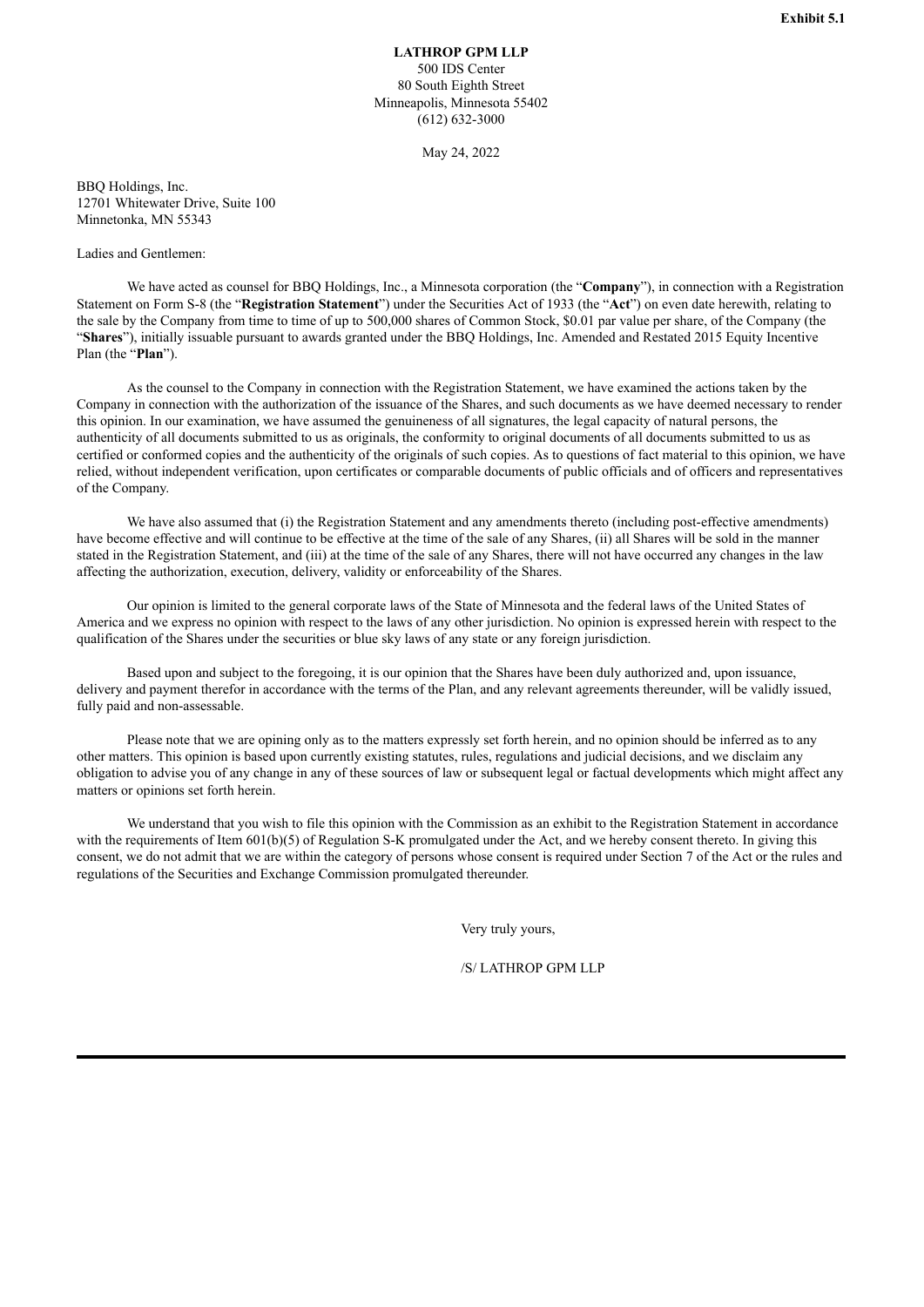# **CONSENT OF INDEPENDENT REGISTERED PUBLIC ACCOUNTING FIRM**

<span id="page-5-0"></span>We have issued our report dated March 16, 2022, with respect to the consolidated financial statements of BBQ Holdings, Inc. included in the Annual Report on Form 10-K for the year ended January 2, 2022, which is incorporated by reference in this Registration Statement. We consent to the incorporation by reference of the aforementioned report in this Registration Statement.

/s/ Schechter, Dokken, Kanter, Andrews & Selcer, Ltd.

Minneapolis, Minnesota May 24, 2022